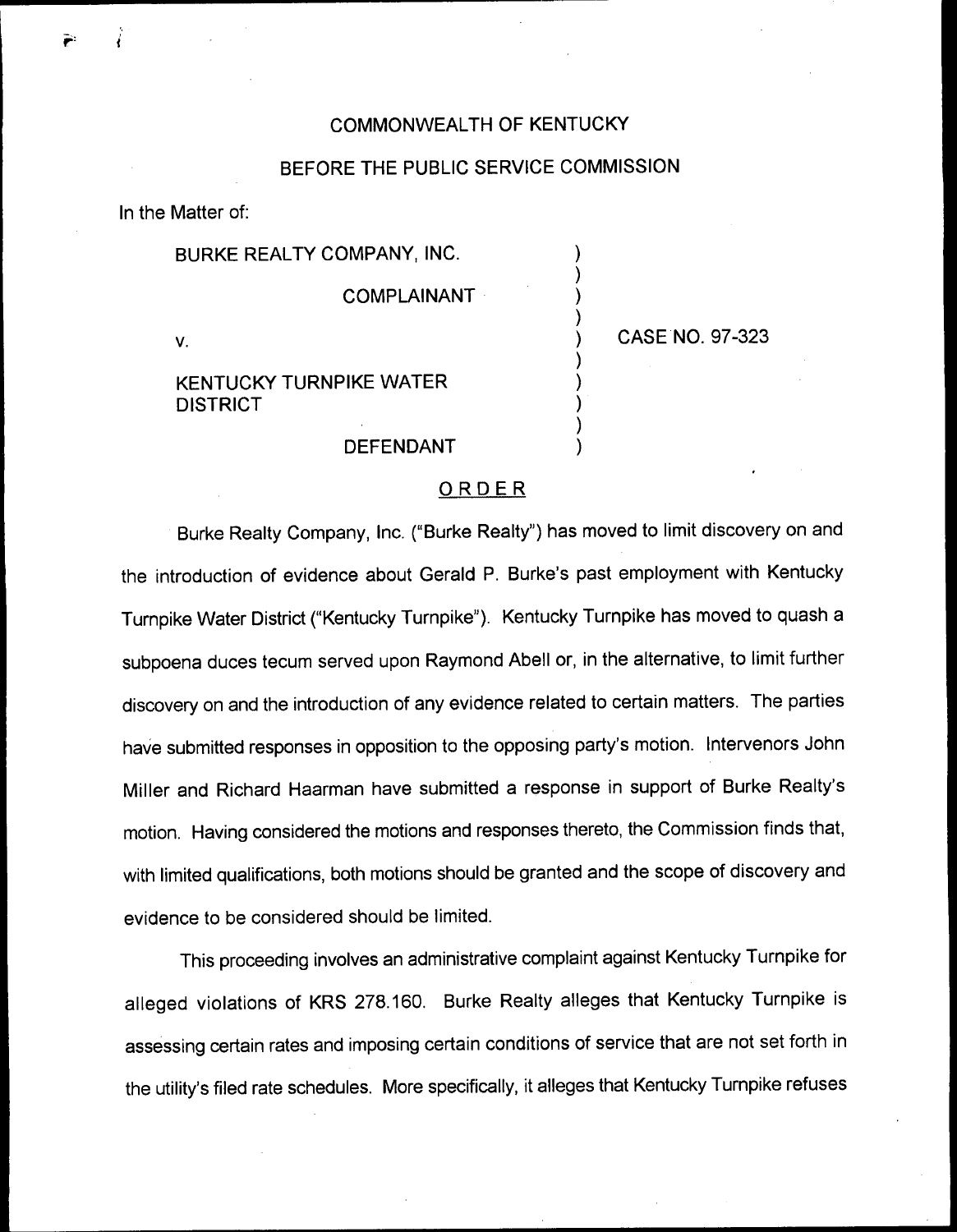to extend water service to certain real estate subdivisions which it owns in Bullitt County, Kentucky, unless an "impact fee" of \$1,800 per residence is paid and that such fee is not set forth in Kentucky Turnpike's rate schedules.

While the issue in controversy is narrow, the parties have engaged in discovery that extends far beyond the issue before the Commission. Kentucky Turnpike has sought information regarding Gerald P. Burke's previous employment with Kentucky Turnpike as a Commissioner and District Manager. It alleges that Burke, who is one of Burke Realty's shareholders, engaged in improper and illegal conduct while serving as a member of Kentucky Turnpike's Board of Commissioners, and then as its District Manager. As a result of such conduct, Kentucky Turnpike further alleges, "Burke, as President and shareholder in Burke Realty Company, has 'unclean hands' and is thus barred from seeking the relief sought." Kentucky Turnpike's Response to Motion in Limine at 2.

In response, Burke Realty has sought information regarding the conduct and activities of Raymond Abell, Kentucky Turnpike's present District Manager, and of the present members of Kentucky Turnpike's Board of Commissioners. Its efforts are intended to show that Kentucky Turnpike continues to follow the same standards of conduct that existed during Burke's tenure and that, if the water district presently has financial problems, such problems are the result of its present management.

Based upon its review of the existing record, the Commission finds that both parties have gone beyond the permissible scope of discovery. The sole issue in this proceeding is whether Kentucky Turnpike has violated KRS 278.160, which codifies the "filed rate doctrine." KRS 278.160 requires a utility to file with the Commission "schedules showing all rates and conditions for service established by it and collected or enforced," KRS

 $-2-$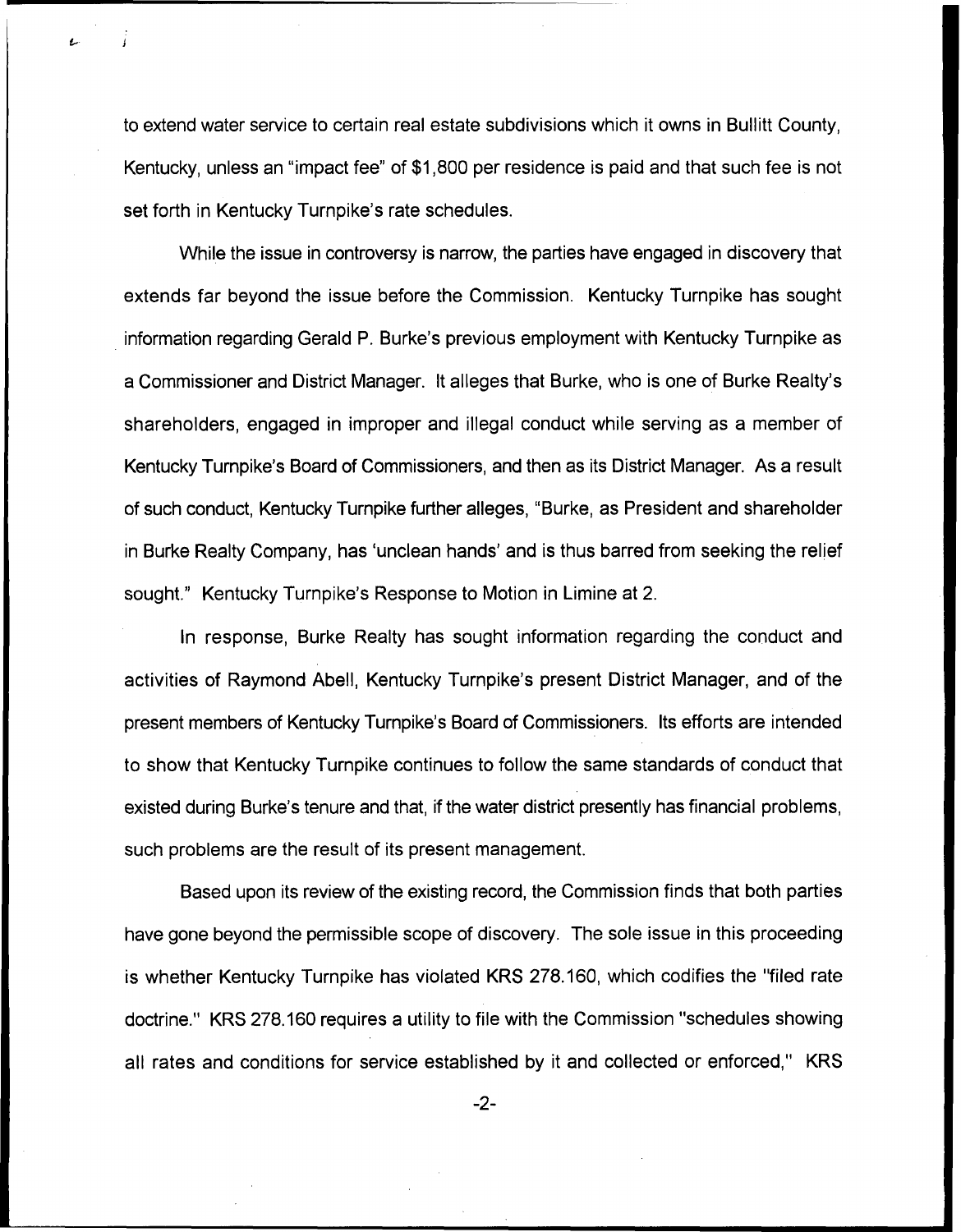278.160(1), and prohibits a utility from assessing or demanding "a greater or less compensation for any service rendered or to be rendered than that prescribed in its filed schedules."  $KRS 278.160(2)$ .<sup>1</sup> None of the discovery requests at issue address this issue nor will they lead to the discovery of admissible evidence. Simply put, neither Burke' conduct nor that of Kentucky Turnpike's present management is relevant to whether Kentucky Turnpike is assessing the alleged "impact fee" and whether such fee is contained in Kentucky Turnpike's rate schedule.

The Commission finds no legal authority to support Kentucky Turnpike's contention that Burke's alleged misconduct is relevant as a potential defense to Burke Realty's complaint. While Burke's alleged conduct might establish the defense of equitable estoppel or "unclean hands," such defenses are not available in the present case. Courts have long held that neither equitable considerations nor a utility's negligence may serve as a basis for departing from filed rate schedules. Boone Countv Sand 8 Gravel Co. v. Owen Countv Rural Elec. Co-oo. Coro., Ky.App., 779 S.W.2d 224 (1989).

IT IS THEREFORE ORDERED that:

1. Burke Realty's Motion in Limine is granted in part and denied in part.

 $\blacksquare$ Interpreting similarly worded statutes from other jurisdictions, courts have held that utilities must strictly adhere to their published rate schedules and may not, either by agreement or conduct, depart from them. Corporation De Gestion Ste-Fov v. Florida Power and Light Co., 385 So.2d 124 (Fla. Dist. Ct. App. 1980). See also, Haverhill Gas Co. v. Findlen, 258 N.E.2d 294 (Mass. 1970); Laclede Gas Co. v. Solon Gershman, Inc., 539 S.W.2d 574 (Mo. App. 1976); Capital Properties Co. v. Pub. Serv. Comm'n, 457 N.Y.S.2d 635 (N.Y. App. Div. 1982); West Penn Power Co. v. Nationwide Mut. Ins. Co., 228 A.2d 218 (Pa. Super. Ct. 1967); Wisconsin Power & Light Co. v. Berlin Tanning & Mfg. Co., 83 N.W.2d 147 (Wis. 1957). A similar rule applies to the published rate schedules of common carriers. Sallee Horse Vans, Inc. v. Pessin, Ky.App., 763 S.W.2d 149 (1988).